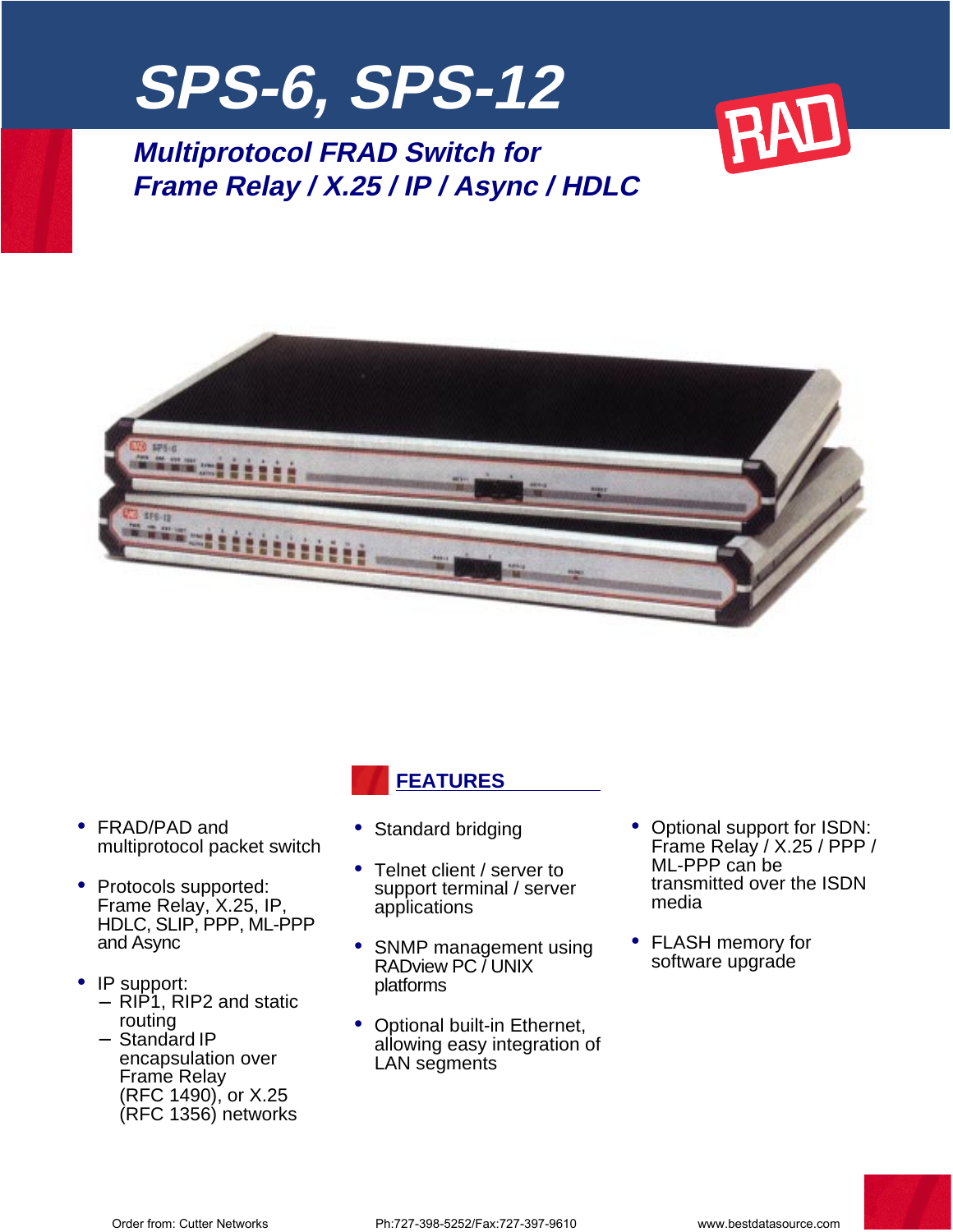# **SPS-6, SPS-12**

## **Multiprotocol FRAD Switch for Frame Relay / X.25 / IP / Async / HDLC**

### **DESCRIPTION**

- SPS-6 and SPS-12 are multiprotocol packet switches with six or twelve ports respectively. They are intended for the remote branch office. Every three ports support aggregated data rate of up to 2 Mbps.
- A typical applications shows access for the remote office in a multi-protocol environment (see Figure 1)

#### **FRAME RELAY**

- SPS-6 and SPS-12 provide access and switching to public or private Frame Relay networks.
- SPS-6 and SPS-12 consolidate Async, HDLC, IP and X.25 over the Frame Relay cloud.

**APPLICATION** 

- As a Frame Relay switch, the units can integrate DLCIs from several sources into a single port. SPS-6, SPS-12 can also support BECN/FECN signaling for congestion avoidance.
- A unique funneling mechanism adjusts feeder throughput to CIR levels.
- For each DLCI, an optional backup Frame Relay link is available.
- The Frame Relay multicasting feature (complies with FRF-7), enables multicasting frames from one DLCI onto several DLCIs. The feature supports oneway, two-way and broadcast communication options.
- LMI and ANSI PVC management protocols are supported in compliance with ANSI T1.606, T1.618, T1.617 Annex D, and ITU Rec. Q.922, Annex A.
- SPS-6 and SPS-12 support CLLM management protocol and complies with ITU REC Q.933, Annex A.

#### **X.25**

- X.25-configured links support permanent virtual circuits (PVCs) and switched virtual circuits (SVCs). Link packet size is up to 4096 bytes.
- SPS-6 and SPS-12 support both mandatory and additional ITU X.25 facilities.
- Dial-up X.25 links are supported via a dial-up modem controlled by a DTR signal or V.25 bis commands.
- SPS-6 and SPS-12 support X.25 multicasting.

### **X.32**

• SPS-6 and SPS-12 support X.32 protocol for a dial-up X.25 link. This enables users to access an X.25 network remotely via a dial-up modem with X.32, or to use the backup dial-up link for an X.25 or Frame Relay network.



**Figure 1. Access for a Remote Office in a Multiprotocol Enviorment**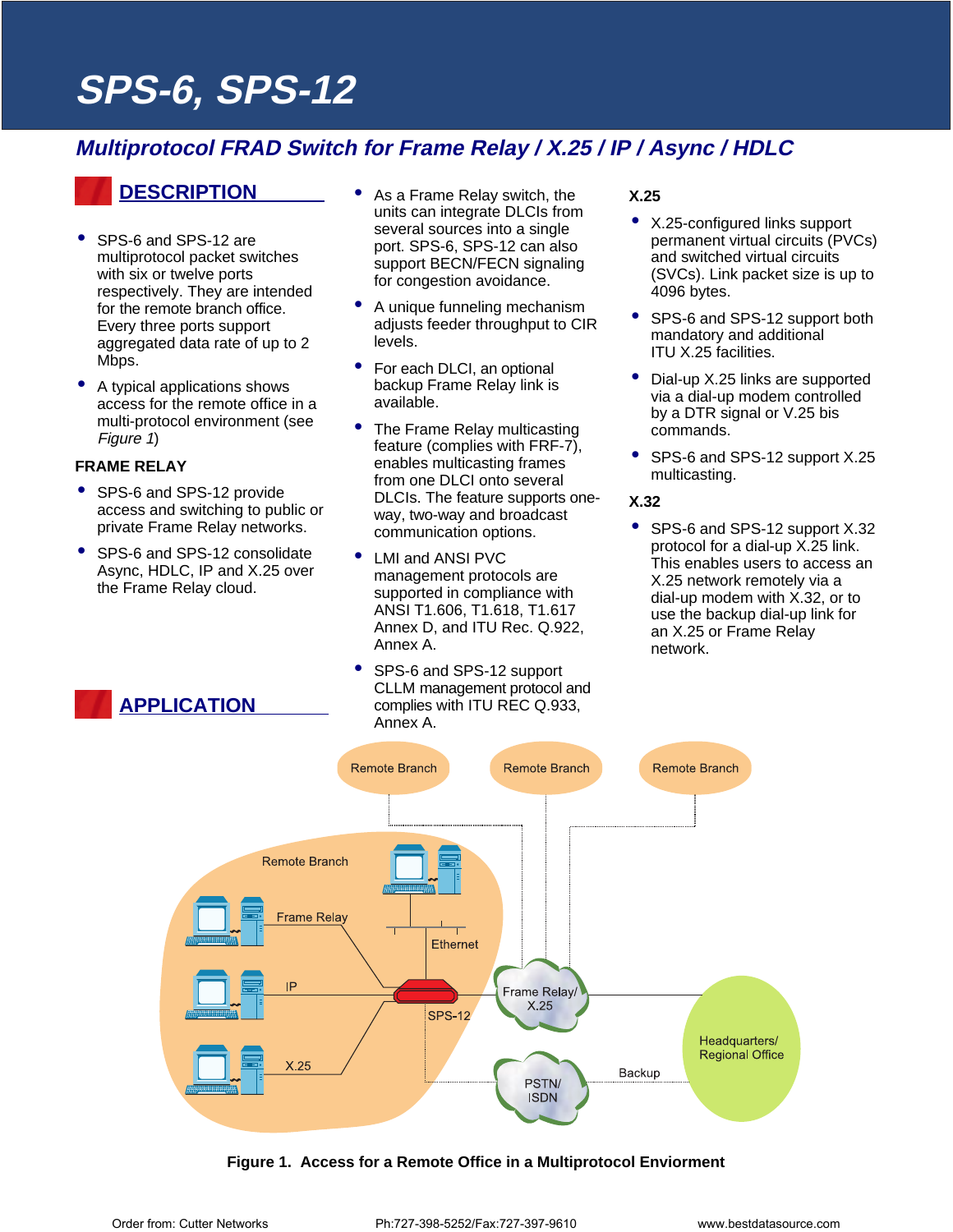# **SPS-6, SPS-12**

# **Multiprotocol FRAD Switch for Frame Relay / X.25 / IP / Async / HDLC**

#### **HDLC TRANSPARENT ACCESS**

• Each port can be programmed to operate in transparent HDLC mode for connecting bridges, routers and other HDLC communication devices over X.25 or Frame Relay networks. The HDLC protocol is encapsulated over X.25 or Frame Relay, providing end-to-end transparent operation.

#### **ASYNC ACCESS**

- All async channels can act according to X.3, X.28 and X.29 profiles at traffic speeds of up to 115.2 kbps. Async traffic can be packetized directly over the Frame Relay network, or packetized over the X.25 network. All channels are configured and monitored by the management agent of SPS-6 and SPS-12.
- Each one of the SPS-6 and SPS-12 ports can be configured to SLIP or PPP modes, operating at data rates of up to 115.2 kbps.
- IP PAD facilities allow easy migration of terminal / server applications to an IP environment, at the same time improving its durability.

#### **IP ROUTING**

- IP datagrams can be routed over Ethernet, PPP or SLIP links and over Frame Relay networks (according to RFC 1490) or over an X.25 network (according to RFC 1356).
- SPS-6 and SPS-12 support RIP1, RIP2 and triggered acknowledgment RIP messages (according to RFC 1058, 1723 and 1724). The RIP support enables easy IP connection while minimizing IP user configuration. The triggered RIP enables reduction of the overhead associated with the RIP mechanism, by minimizing the number of periodic messages sent.
- Static IP routing is supported. IP packets are routed to destination via SLIP, PPP, LAN (Ethernet), X.25 or Frame Relay link, according to the IP address.

#### **ETHERNET**

• The Ethernet interface enables bridging and/or routing of LAN packets over a Frame Relay network (according to RFC 1490) and over an X.25 network (according to RFC 1356).

#### **ISDN**

- PPP/FR/X.25 can be transmitted over the ISDN media.
- ISDN support includes up to 128 kbps (Bundle two B channels).

#### **NETWORK MANAGEMENT**

- SPS-6 and SPS-12 contain an SNMP agent, which enables remote configuration, collection of statistics / status reports, and diagnostics. The management agent can be programmed to periodically send statistics and status reports to a maximum of five management stations.
- Configuration, monitoring and controlling of all network resources can be performed from a RADview-PC or RADview-HPOV/UNIX SNMP management station.
- A management station can be connected directly to SPS-6 and SPS-12 using LAN, PPP or SLIP.
- SPS-6 and SPS-12 SNMP agents support private and standard MIBs, including MIB II with RFC 1213, RFC 1381 and RFC 1382 for X.25, and RFC 1315 for Frame Relay.

#### **BACKUP**

- Enhanced backup facilities include PSTN/ISDN support.
- Frame Relay, X.25 and PPP can be transmitted over the ISDN media.
- SPS-6, SPS-12 feature an automatic return to main link facility after a network recovery.